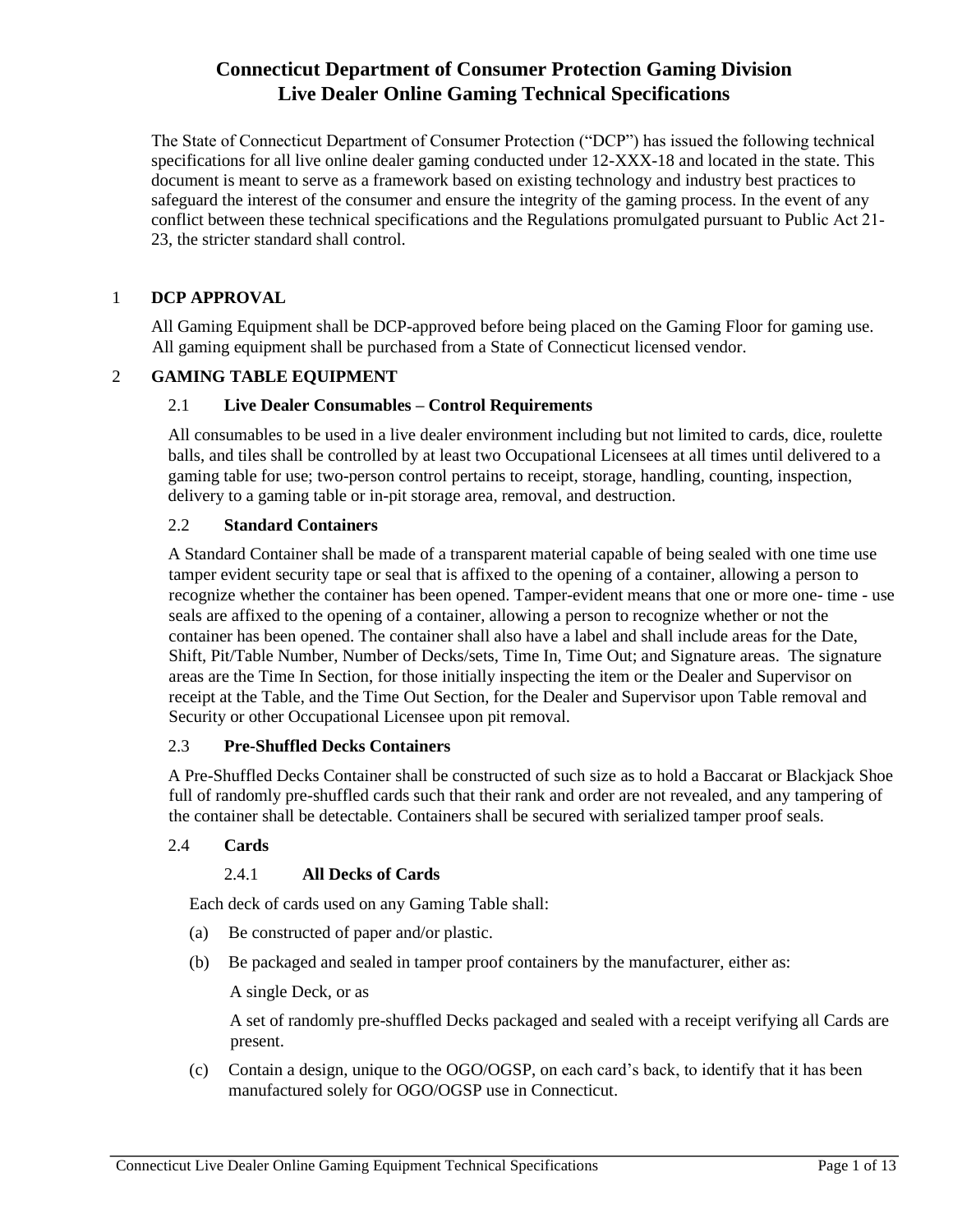(d) Contain cards all having identically designed and colored backs, such that the ability to place concealed markings thereon is minimal.

(e) In a game using multiple decks in play at the same time, the backs of all cards shall be designed and colored identically.

(f) In a game using an alternate deck or set of alternate decks, the backs of all cards in the alternate deck(s) shall be designed and colored identically, but differently from the original deck(s).

- (g) As packaged, contain various suits and denominations of cards, and possibly contain other packaging cards and/or specialty cards, depending upon the cards required for a specific game.
- (h) All cards used for gameplay shall be regularly inspected for damage, wear, and signs of tampering at intervals approved by the DCP. Cards used for Baccarat or Blackjack gameplay shall be permanently removed from service after no more than 200 hours of use, or sooner should they show signs of damage, wear, tampering, or at the request of the DCP. Cards used for other games shall be permanently removed from service after no more than 48 hours of use, or sooner should they show signs of damage, wear, tampering, or at the request of the DCP.

## 2.4.2 **OGO/OGSP Decks (Standard Decks) of Cards**

In addition to the **All Decks of Cards Section** above, a Standard Deck shall have:

(a) 52 cards, composed as follows:

Four suits – Spades, Hearts, Diamonds, and Clubs; and

Each suit composed of 13 cards – Ace (A), King (K), Queen (Q), Jack (J), 10, 9, 8, 7, 6, 5, 4, 3, and 2.

(b) No borders around the edges of the backs of the cards, patterns shall extend to the physical edge of the card.

If a Gaming Table requires the removal or addition of certain Card(s), it shall be so specified in the approved game rules.

## 2.4.3 **Table Games Card Reader Decks**

In addition to the **Standard Decks of Cards Section** above, the Cards in a Card Reader Deck shall be designed to function with a Card Reader/Barcode Scanner to input card values to a Gaming System as the cards are dealt from a shoe. The Gaming System shall not allow the values of hidden/face down cards that have been dealt to be disclosed to anyone prior to those card(s) properly being exposed in the course of gameplay. The Gaming System shall not use the recorded card values to determine when it is advantageous for the house to shuffle the cards.

The OGO/OGSP may use decks of cards with DCP-approved markings on the face of the cards to support individual card identification.

### 2.5 **Dice**

### 2.5.1 **General**

Each Die shall:

- (a) Be made completely of a non-metallic substance, including the spots, and have DCP-approved identification markings to validate their authenticity.
- (b) Have each adjacent side at 90-degree angles to each other.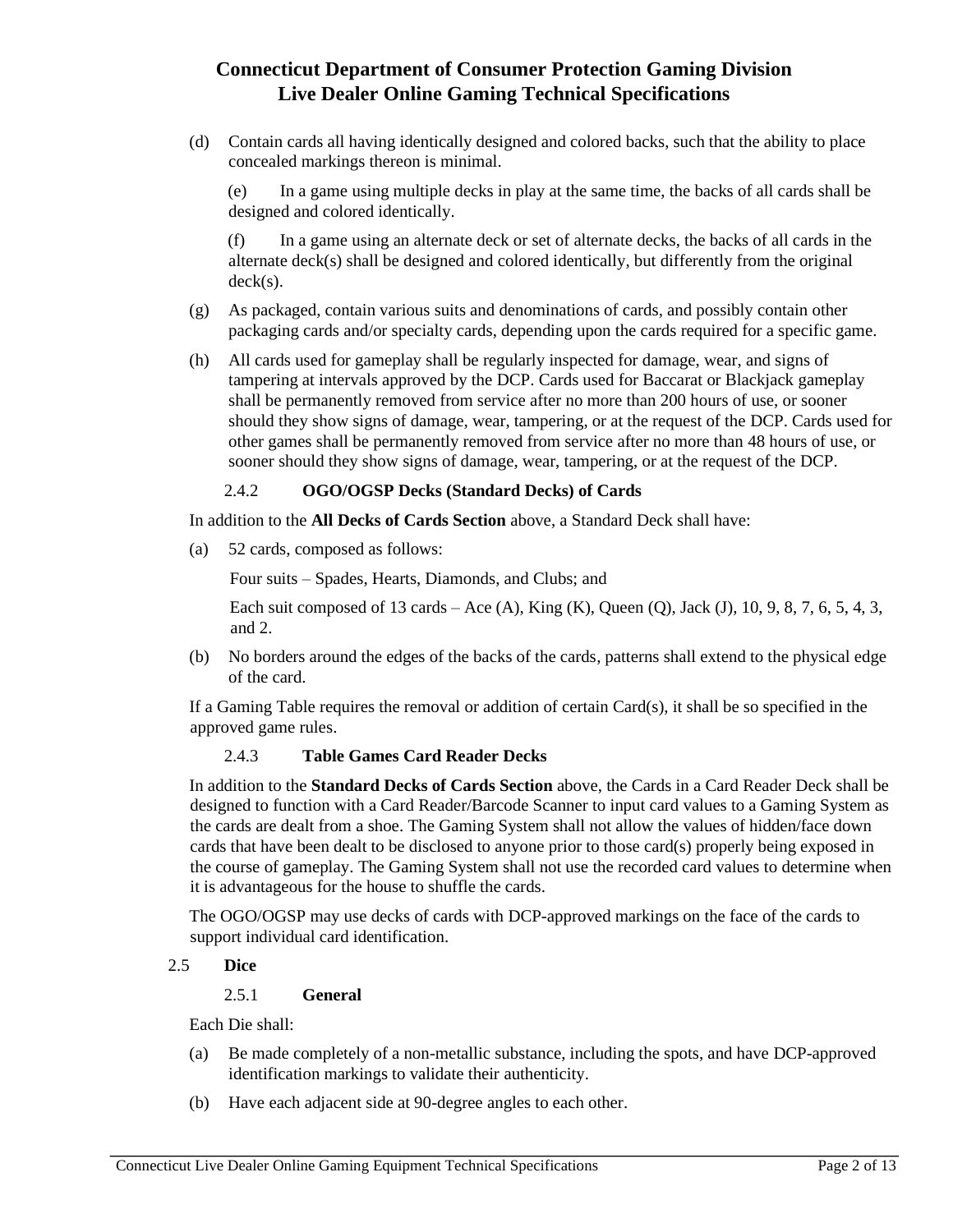- (c) Have the surface of each of its sides perfectly flat, and the spots contained in each side perfectly flush with the area surrounding them.
- (d) Have each spot on the Die manufactured by filling a hole drilled in the cube with a compound equal in weight to the cube material that shall form a permanent bond with the cube. Each spot shall extend into the cube exactly the same distance as every other spot, to an accuracy tolerance of 0.004 of an inch.
- (e) Have the texture and finish of each side identical to all other sides.
- (f) Have its weight equally distributed throughout the cube, with each side of the cube as heavy as each other side of the cube.
- (g) Have its six sides with spots from one to six respectively.
- (h) Have the spots arranged so that the totals of all spots on opposing sides are seven.
- (i) Dice contained within a shaker shall comply with (a) through (h) except shall have rounded edges and corners.
- (j) All dice used for gameplay shall be regularly inspected for damage, wear, and signs of tampering at intervals approved by the DCP. Dice used for gameplay shall be permanently removed from service after no more than 48 hours of use, or sooner should they show signs of damage, wear, tampering, or at the request of the DCP.

#### 2.5.2 **Asian Dice Sets**

Each Asian Die shall:

- (a) Come as a set of three, and have the same serial number imbedded in the same position on each Die.
- (b) For individual dice sets, each die side shall be no smaller than 0.50 of an inch, nor larger than 0.65 of an inch and uniform across the set. An OGO or OGSP may seek approval from the DCP to use dice with larger dimensions, which will be reviewed on a case-by-case basis so long as all other criteria in this section are met.
- (c) Be formed in the shape of a cube manufactured to a minimal accuracy tolerance of 0.0002 of an inch.
- (d) Have all edges and corners identical to all of the other edges and corners.

### 2.5.3 **Chuck-A-Luck Dice**

Each Chuck-A-Luck Die shall:

- (a) Come as a set of three.
- (b) For individual dice sets, each die side shall be no smaller than 0.950 of an inch, nor larger than 0.975 of an inch and uniform across the set. An OGO or OGSP may seek approval from the DCP to use dice with larger dimensions, which will be reviewed on a case-by-case basis so long as all other criteria in this section are met.
- (c) Be formed in the shape of a cube manufactured to a minimal accuracy tolerance of 0.0002 of an inch.
- (d) Have all edges and corners identical to all of the other edges and corners.

2.5.4 **Craps Dice** 

Each Craps Die shall: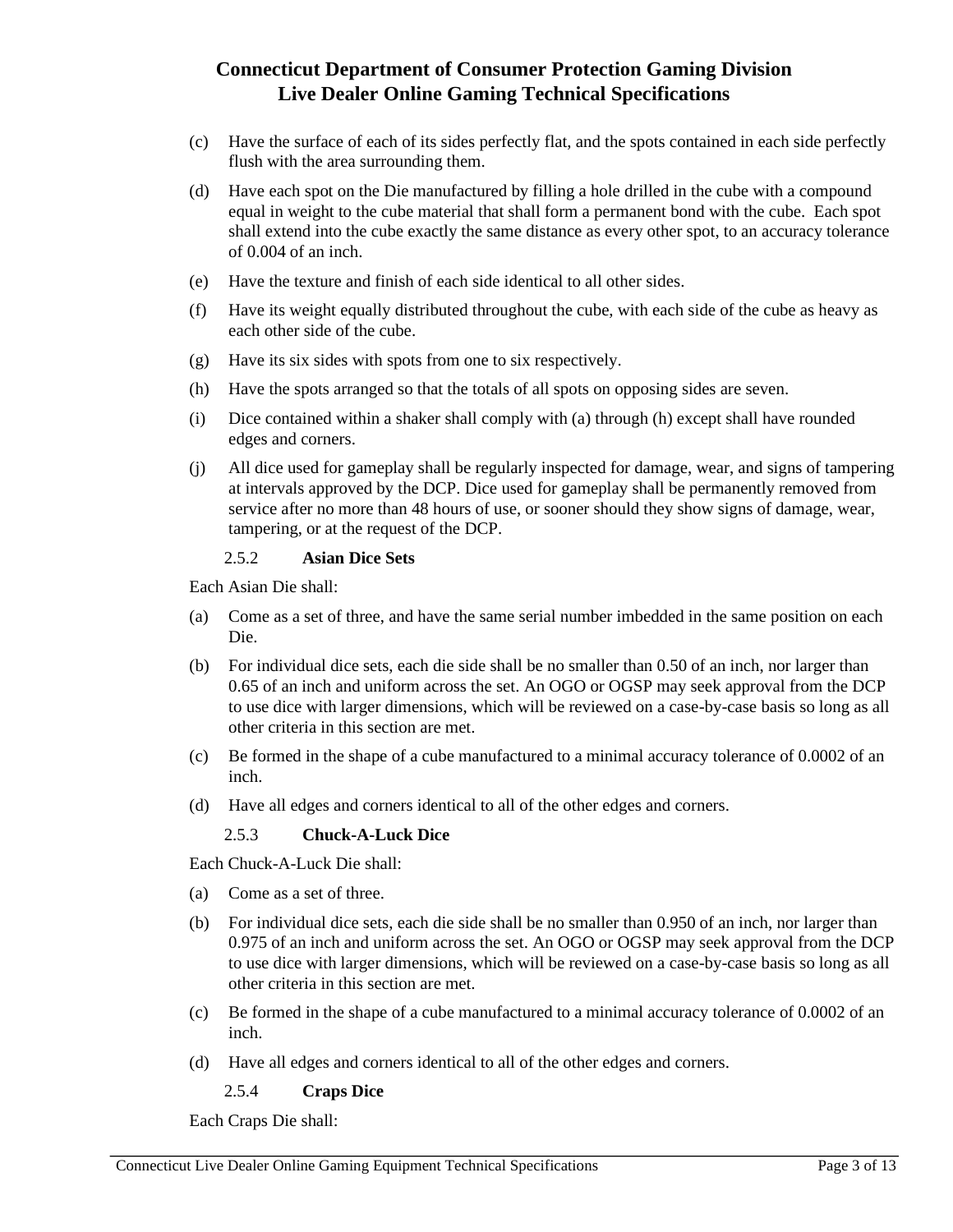- (a) Come as a set of five, and have the same serial number imbedded in the same position on each Die.
- (b) For individual dice sets, each die side shall be no smaller than 0.750 of an inch, nor larger than 0.775 of an inch and uniform across the set. An OGO or OGSP may seek approval from the DCP to use dice with larger dimensions, which will be reviewed on a case-by-case basis so long as all other criteria in this section are met.
- (c) Be formed in the shape of a cube manufactured to a minimal accuracy tolerance of 0.0002 of an inch.
- (d) Have all edges sharp, and all corners square and pointed.

### 2.5.5 **Sic Bo Dice**

Each Sic Bo Die shall:

- (a) Come as a set of three, and have the same serial number imbedded in the same position on each Die.
- (b) For individual dice sets, each die side shall be no smaller than 0.750 of an inch, nor larger than 0.775 of an inch and uniform across the set. An OGO or OGSP may seek approval from the DCP to use dice with larger dimensions, which will be reviewed on a case-by-case basis so long as all other criteria in this section are met.
- (c) Be formed in the shape of a cube manufactured to a minimal accuracy tolerance of 0.0002 of an inch.
- (d) Have all edges and corners geometrically identical to all of the other edges and corners.
- 2.6 **Tiles**
- (a) Each Tile in a set shall be manufactured from the same opaque material and be identical in texture and finish, except for the identification markings on the face. They shall be identical in size and shape; and have each surface flat, with slightly rounded corners.
- (b) The face of each Tile shall have spots or symbols of specified colors to identify the ranking of the Tile. The description, quantity, and ranking of a Tile shall be described in each *Game-Specific SOM* using Tiles.
- (c) A set of Pai Gow Tiles shall have 32 Tiles, each approximately 1-inch wide, 2 1/2-inches long, and 3/8-inch thick; and have red and/or white spots and uniform across the set.

## 2.7 **Roulette Balls**

- (a) A Roulette Ball shall be made completely of a substance not susceptible to magnetization. The ball diameter shall be from 18 millimeters to 23 millimeters. All roulette balls used for gameplay shall be regularly inspected for damage, wear, and signs of tampering at intervals approved by the DCP, not to exceed 8 hours. Roulette balls used for gameplay shall be permanently removed from service after, either of the following but always documented and retained per DCP regulations:
	- i No more than 100 hours of human dealer operations or 3 days of continuous robotic table operations, or sooner should they show signs of damage, wear, tampering, or at the request of the DCP.
	- ii Immediately prior to each use balls shall be inspected visually, and multiple caliper readings taken at different circumference points of the ball and tested for magnetic bias using a magnet or compass, or at the request of the DCP.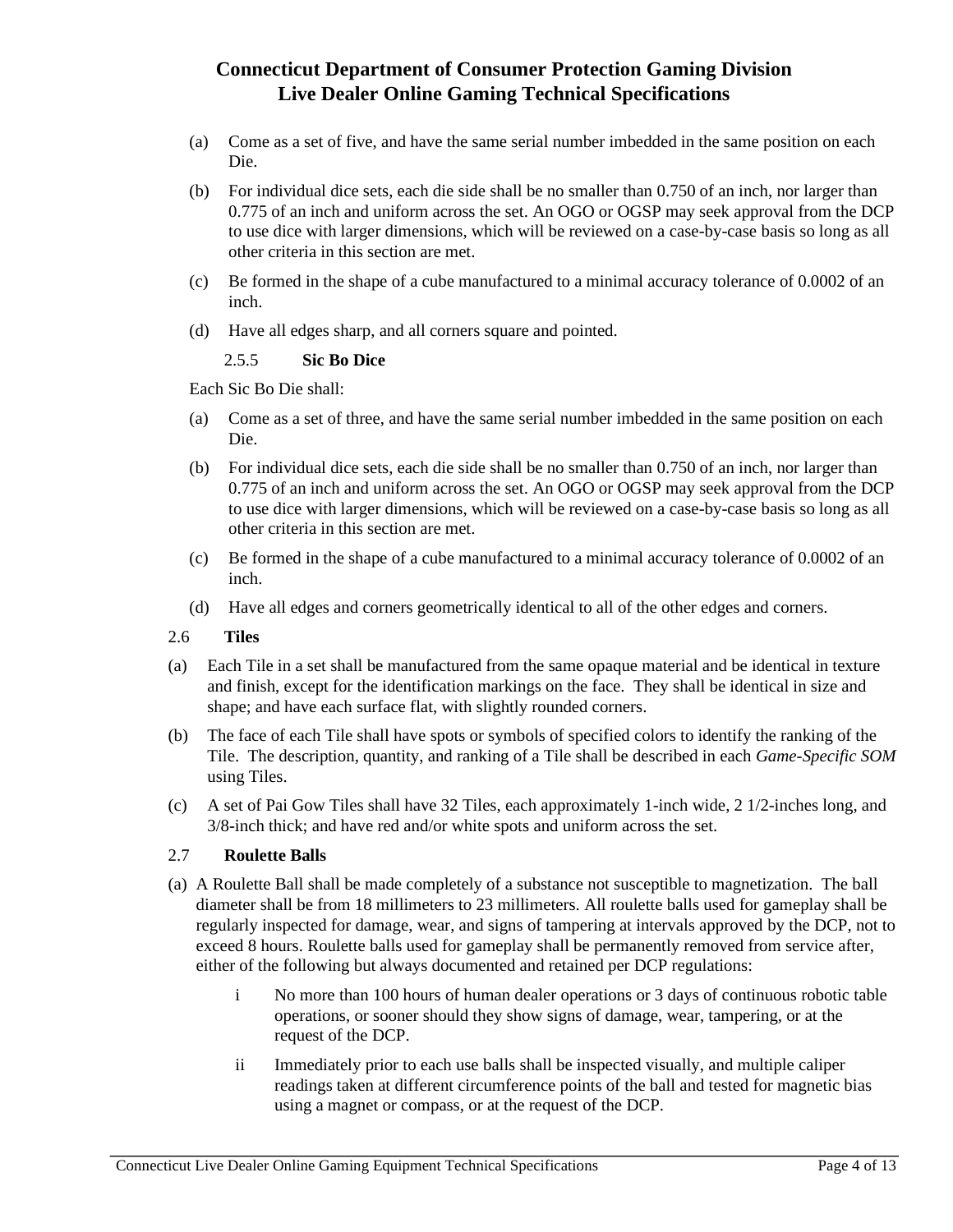### 2.8 **Roulette Wheels**

- (a) A Roulette Wheel shall be at least 30 inches in diameter and be of a Single-Zero or Double-Zero variety. The numbers shall be arranged around the Wheel as depicted in a diagram or photograph as approved by the DCP and certified by a DCP licensed independent laboratory.
- (b) A Single-Zero Wheel shall have 37 equally spaced pockets around the Wheel, with one marked **0** and colored green, and others marked **1** through **36** and colored red or black to match the Table layout colors.
- (c) A Double-Zero Wheel shall have 38 equally spaced pockets around the Wheel, with one marked **0** and colored green, one marked **00** and colored green, and others marked **1** through **36** and colored red or black to match the Table layout colors.
- (d) Roulette Wheels shall be inspected and maintained at the time of each routine layout change in accordance with a standard maintenance program. If the inspection reveals an imperfection or flaw, the wheel shall be refurbished or replaced. Routine maintenance of Roulette shall contain the following elements:
	- i. A log for each roulette wheel shall be kept. Alternatively, one separate roulette log may be maintained for all roulette wheels, but in that instance, the log shall be automated to allow for sorting by individual wheel and by type of maintenance performed.
	- ii. Check the level of the roulette wheel any time the platter is removed from the bowl, The platter should be set in the bowl when checking with a level.
	- iii. A maintenance schedule for all planned maintenance shall be submitted to DCP for review and approval.
	- iv. The DCP shall be notified in writing prior to a new or refurbished roulette wheel being placed on the gaming floor, when a wheel is being removed from the gaming floor, or prior to a platter and bowl being sent out for repair/and or maintenance offsite. The written notification shall contain at a minimum the following:
		- a. Date and approximate time of the move:
		- b. Location of platter and bowl:
		- c. Serial number affixed to platter and bowl; and
		- d. An explanation of the activity.

### 2.9 **Money Wheels**

- (a) A Money Wheel shall be circular in shape and be at least five feet in diameter, as depicted in a diagram or photograph as submitted to the DCP and certified by a DCP licensed independent laboratory.
- (b) The rim of the Money Wheel shall be divided into 54 equally spaced sections, separated near the Wheel rim by Pegs. A Clapper shall be affixed, stationary above the top of the Wheel, positioned such that it shall extend down between two adjacent Pegs on the Wheel, when the Wheel comes to rest.
- (c) The Money Wheel shall have twenty-four (24) sections containing \$1 bills, fifteen (15) sections containing \$2 bills, seven (7) sections containing \$5 bills, four (4) sections containing \$10 bills, two (2) sections containing \$20 bills, and two (2) sections containing DCP-approved symbols. The DCP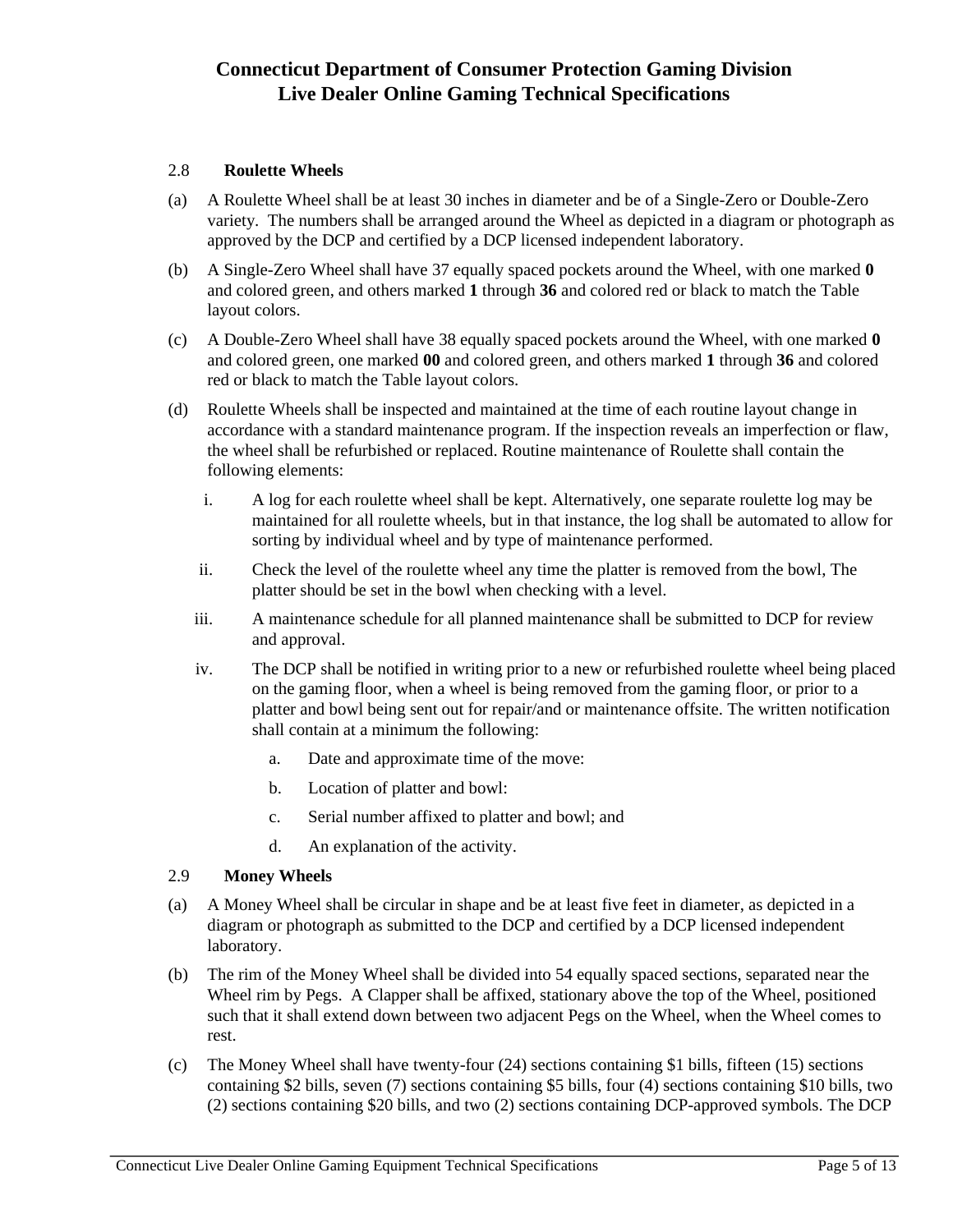may consider an alternative wheel layout or section distribution with a separate online game submission.

- (d) Money Wheels shall be inspected and maintained at the time of each routine layout change in accordance with a standard maintenance program. If the inspection reveals an imperfection or flaw, the wheel shall be refurbished or replaced. Routine maintenance of Money Wheels shall contain the following elements:
	- i. A log for each Money Wheel shall be kept. Alternatively, one separate log may be maintained for all Money Wheels, but in that instance, the log shall be automated to allow for sorting by individual Money Wheel and by type of maintenance performed.
	- ii. A maintenance schedule for all planned maintenance shall be submitted to DCP for review and approval.
	- iii. The DCP shall be notified in writing prior to a new or refurbished Money Wheel being placed on the gaming floor, when a Money Wheel is being removed from the gaming floor, or prior to it being sent out for repair/and or maintenance offsite. The written notification shall contain at a minimum the following:
		- a. Date and approximate time of the move:
		- b. Location of the Money Wheel:
		- c. Serial number affixed to the Money Wheel; and
		- d. An explanation of the activity.

### 2.10 **Dealing Shoes**

Dealing Shoes shall be designed and constructed to contain features that maintain the integrity of the game and at minimum shall adhere to the following:

### 2.10.1 **Standard Single Deck Dealing Shoes**

For a Standard Single Deck Dealing Shoe:

- (a) The faceplate (front wall) against which the next card to be dealt rests, which typically contains a cutout, shall be opaque and incorporate a stop underneath the top to preclude movement of the next card to be dealt for more than 1/8-inch distance.
- (b) The baseplate (interior shelf) on which the cards rest shall be opaque.
- (c) The sides shall be opaque.
- (d) Contain a device(s) that prevent the cards from moving backwards and upwards within the Shoe and being dealt out of order.
- (e) Be secured to the Table in a manner approved by the DCP.
- (f) A Harrington Plate, if required by the DCP, shall be attached to the faceplate to conceal completely the backs of the Cards in the Shoe.

## 2.10.2 **Standard Multi-Deck Dealing Shoes (for six or eight decks)**

For a Standard Multi-Deck Dealing Shoe: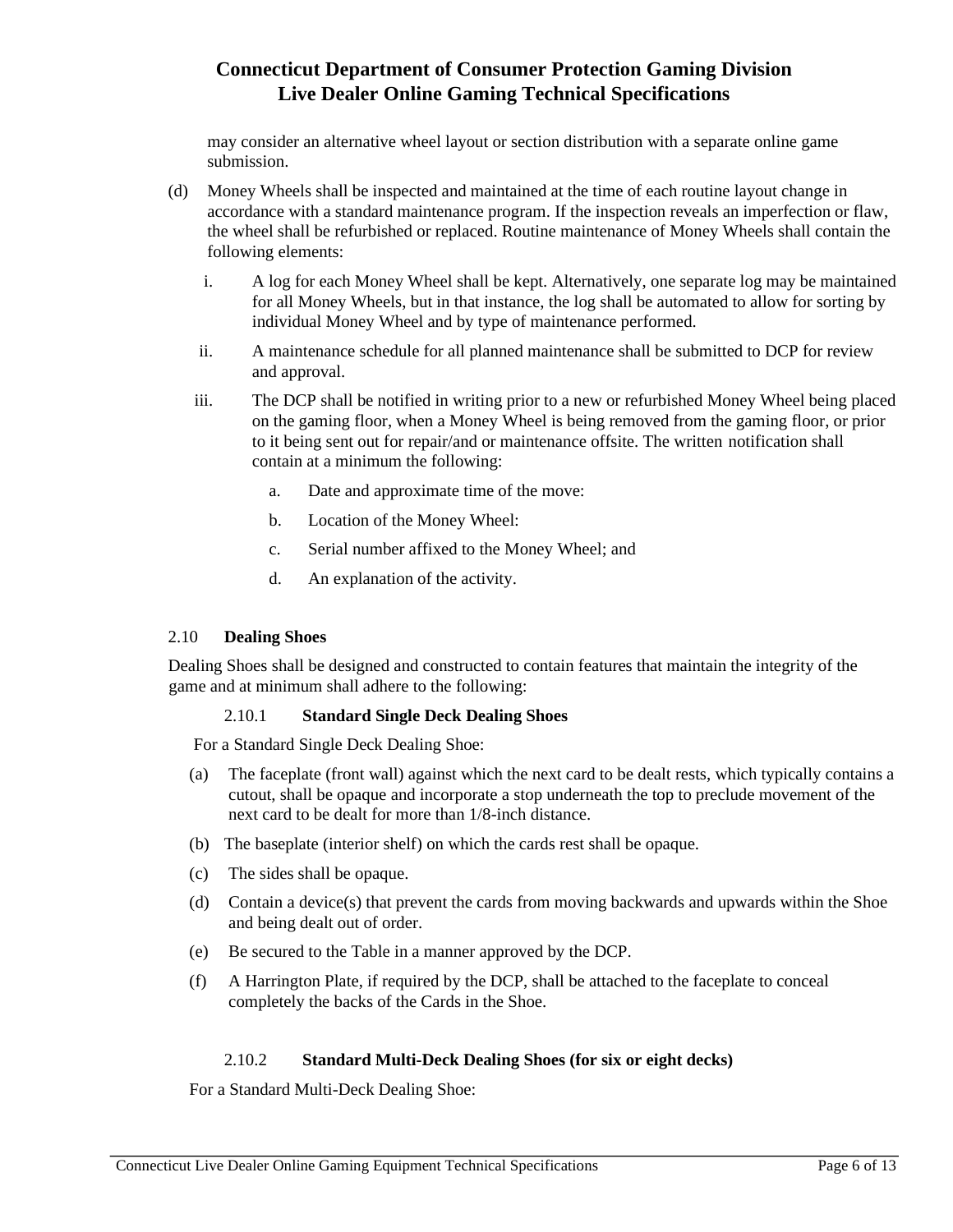- (a) The faceplate (front wall) against which the next card to be dealt rests, which typically contains a cutout, shall be opaque and incorporate a stop underneath the top to preclude movement of the next card to be dealt for more than 1/8-inch distance.
- (b) The baseplate (interior shelf) on which the cards rest shall be opaque for at least four inches from the faceplate.
- (c) The sides shall be opaque for at least four inches from the faceplate.
- (d) Contain a device(s) that prevent the cards from moving backwards and upwards within the Shoe and being dealt out of order.
- (e) Be secured to the Table in a manner approved by the DCP.
- (f) A Harrington Plate, if required by the DCP, shall be attached to the faceplate to conceal completely the backs of the Cards in the Shoe.

### 2.10.3 **Electronic Dealing Shoe**

In addition to Standard Multi-Deck Dealing Shoe requirements, an electronic dealing shoe shall:

- (a) Have all programming such as EPROMS, Software or firmware certified by a licensed independent gaming test laboratory and reviewed by the DCP prior to being placed into operation.
- (b) Not be able to communicate the outcome of a hand or identity of each card prior to public disclosure of cards.
- (c) Not be used to determine when it is advantageous for the house to shuffle the cards.
- (d) Not disclose value or "count" of cards remaining in shoe.

### 2.11 **Gaming Equipment Storage Rooms and Cabinets**

Gaming Equipment Storage Areas shall have one Security-controlled lock, and one OGO/OGSPcontrolled lock; and Gaming Equipment Storage Cabinets shall have at least a single OGO/OGSP controlled lock.

### 2.12 **Pit Stand Storage of Gaming Equipment**

A Pit Stand shall be designed to provide storage space for Gaming Equipment not stored at Gaming Tables, and store documentation used by the Tables and Pit personnel. It shall have an OGO/OGSP controlled lock.

## 3 **GAMING TABLES**

### 3.1 **General**

### 3.1.1 **Each Gaming Table shall have at minimum:**

(a) A DCP-approved Table Layout that is marked as depicted in a diagram or photograph, which contains at minimum:

Each table used for live online casino games shall contain a symbol imprinted on it that clearly indicates that the Online Gaming Operator is offering the game for play in Connecticut.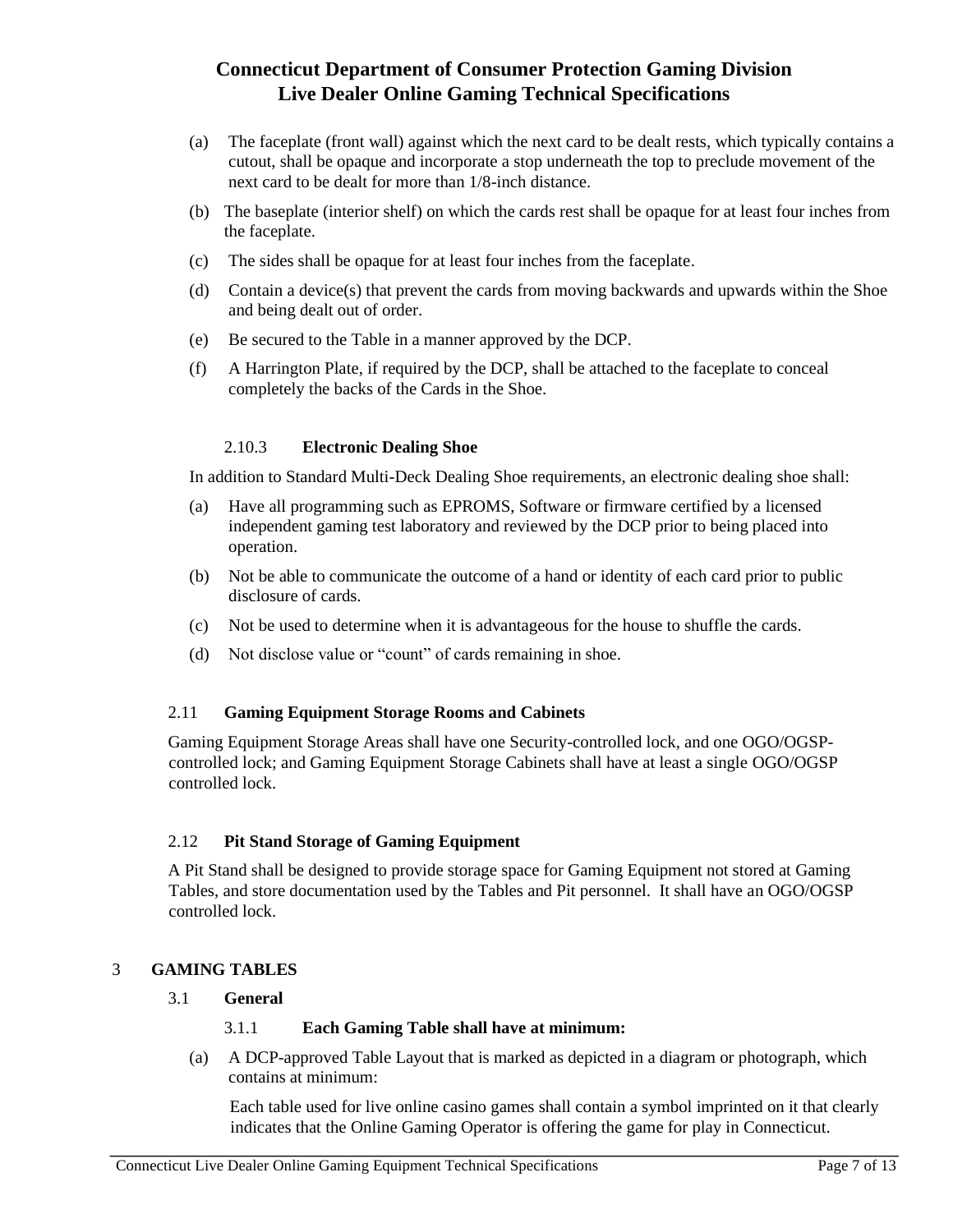The name or logo of the Master Wagering Licensee or Online Gaming Operator.

Designated area for each wager accepted at the table; the designated area(s) for each wager may be designated by a digital overlay viewable through the player interface.

Designated area for placement of Dealer or Community cards.

- (b) An Identification Sign containing the Pit Number/Studio Location, Game Identifier, and Table Number affixed to the Table.
- (c) Minimum and maximum wagers permissible displayed and clearly visible on the Table; a digital overlay viewable through the player interface may be used to display minimum and maximum permissible wagers.
- (d) Paytables may be imprinted on the layout and shall be made available through a player interface menu for patrons to view at any time; if there is a discrepancy between physical and player interface paytables, the paytable more favorable to the patron must be honored.
- (e) If a Table offers a special optional wager(s), its Name and Pay Table may be posted on the layout and shall be made available through a player interface menu for patrons to view at any time; and the rules for its play, as approved by the DCP, shall be available for patrons to review through a player interface menu. Special/optional paytables may be imprinted on the layout and shall be made available through a player interface menu; if there is a discrepancy between physical and player interface paytables, the paytable more favorable to the patron must be honored.
- (f) If the Table offers optional styles of play, the optional style of the play may be posted on the Table and shall be made available through the player interface; and the rules for its play, as approved by the DCP, shall be available for patrons to review through the player interface.
- (g) If a Table uses Gaming Equipment that cannot be stored with the Table inventory when the Table is closed, to safeguard such equipment the Table may have an Equipment Storage Drawer attached, which shall have an OGO/OGSP-controlled lock.

## 3.1.2 **A Gaming Table may have:**

Non-Gaming equipment such as signage and/or electronic devices that detect, illuminate, and/or display information about the game either physically or through a digital overlay on the player interface, provided such item shall:

- (a) Have no effect on the play or outcome of the game actual play shall determine the outcome,
- (b) Not mislead the patrons as to the results and outcomes of the game, and
- (c) Not obstruct view by Surveillance cameras.

## 3.2 **Acey-Deucey (Red Dog)**

The cloth covering the Table shall have imprinted thereon:

- (a) Designated patron wager areas for the **BET** and **RAISE** wagers, a digital overlay viewable through the player interface may be used to designate wager areas
- (b) An area designated for the placements of the first, second, and third card.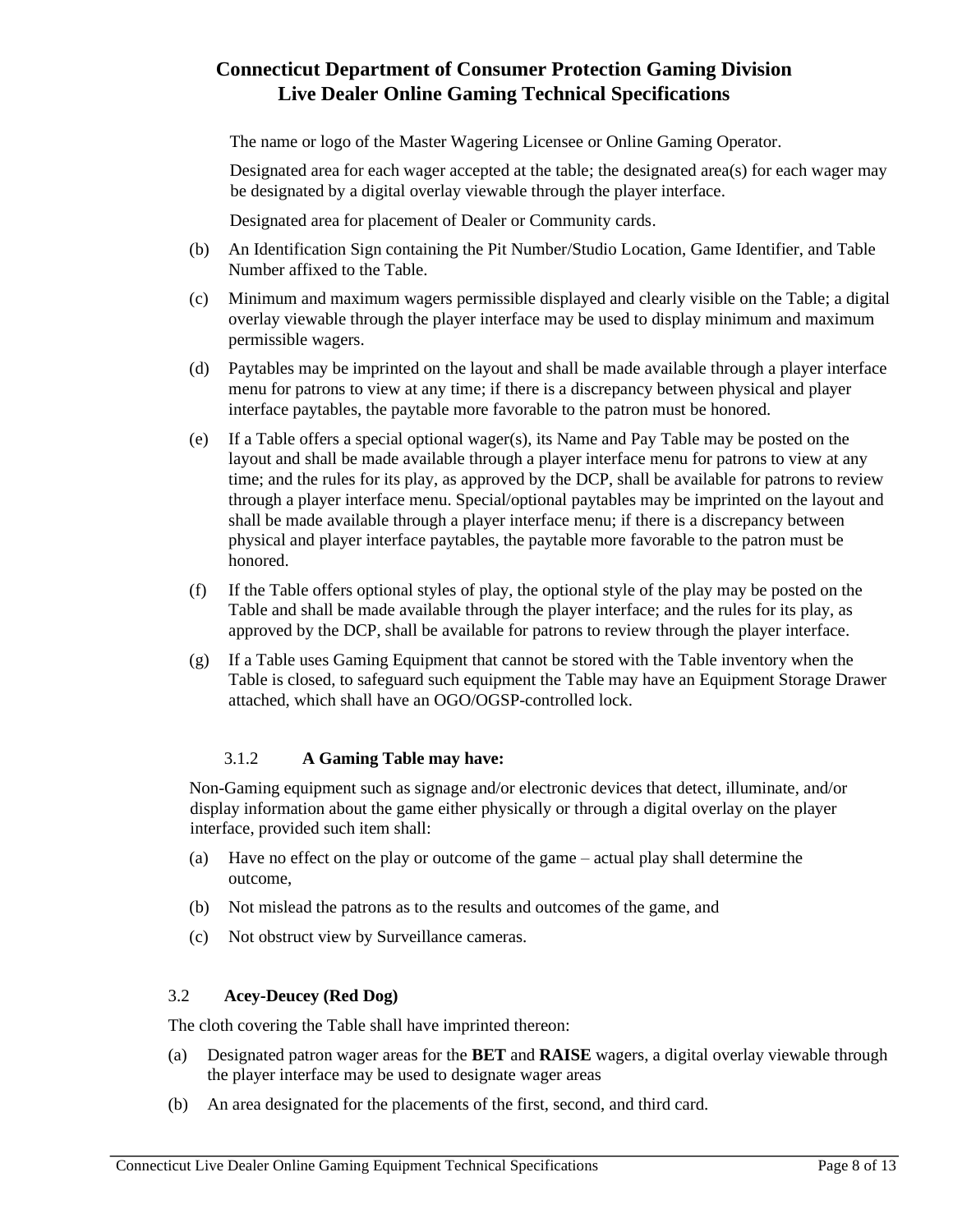(c) Payout odds based on the spread between the first and second cards may be imprinted on the layout and shall be made available in a player interface menu.

#### 3.3 **Baccarat-Based Table Games**

The cloth covering the Table shall have imprinted thereon:

- (a) Wager areas for designated **BANKER**, **PLAYER**, and **TIE**, and an inscription of their seat number if applicable, a digital overlay viewable through the player interface may be used to designate wager areas.
- (b) Areas for the **BANKERS** and **PLAYERS** hands.
- (c) An inscription **TIE 8 TO 1**.
- (d) A discard rack, or alternatively a removable receptacle shall be mounted on each table to allow the discarding of used cards.
- (e) A Card Reader/Barcode Scanner may be used.

#### 3.4 **Blackjack-Based Table Games**

### 3.4.1 **Standard Blackjack (Blackjack)**

- (a) The cloth covering the Table shall have patron wager areas imprinted thereon, a digital overlay viewable through the player interface may be used to designate wager areas
- (b) The inscriptions **BLACKJACK PAYS 3 TO 2**; **INSURANCE PAYS 2 TO 1;** and either the **DEALER MUST DRAW TO 16, AND STAND ON ALL 17'S; DEALER MUST DRAW ON A SOFT 17, AND STAND ON A HARD 17 AND ALL 18'S** or **DEALER MUST HIT SOFT 17** shall be imprinted on the table and/or be viewable as a digital overlay or menu in the player interface; if there is a discrepancy between physical and player interface rules, the rules more favorable to the patron must be honored.

As an exception to the above, on a 6-5 Blackjack Table Layout **BLACKJACK PAYS 6 TO 5** shall replace the **BLACKJACK PAYS 3 TO 2** inscription or digital overlay.

- (c) Approved optional wager(s) may be inscribed on a Table accepting such wager or may be designated by a digital overlay viewable through the player interface
- (d) A Card Reader/Barcode Scanner may be used.

### 3.4.2 **Spanish 21**

- (a) The cloth covering the Table shall have patron wager areas imprinted thereon for the Basic **SPANISH 21** Wager and the **MATCH THE DEALER** Wager, a digital overlay viewable through the player interface may be used to designate wager areas; the inscriptions **DEALER MUST DRAW TO 16, AND STAND ON ALL 17'S** or DEALER MUST STAND ON ALL 17'S and **INSURANCE PAYS 2 TO 1,** and payout odds for **BONUS 21 HANDS** shall be imprinted on the table and/or be viewable as a digital overlay or menu in the player interface; if there is a discrepancy between physical and player interface rules, the rules more favorable to the patron must be honored.
- (b) A Card Reader/Barcode Scanner may be used.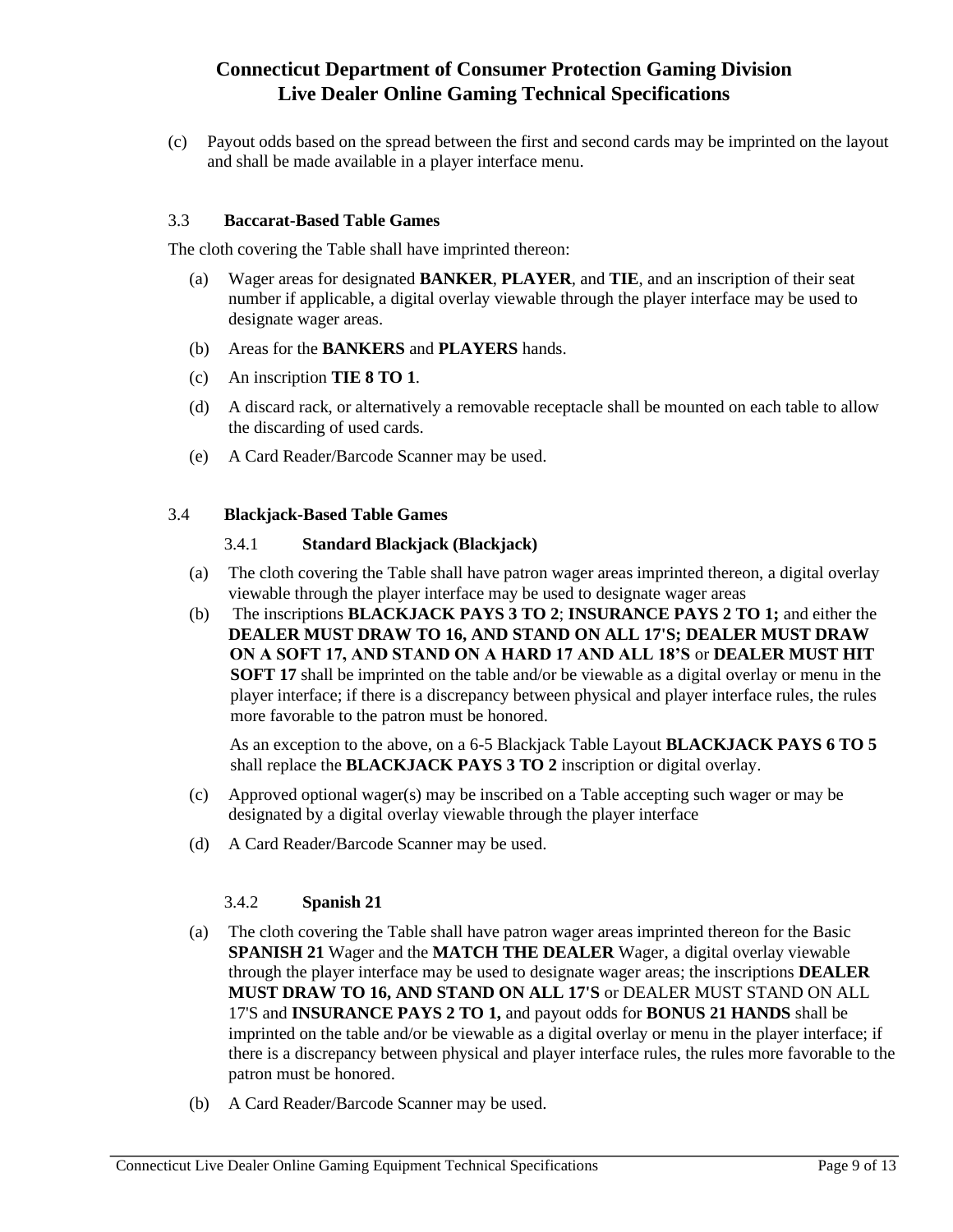(c) All 10's shall be removed from the card decks.

### 3.5 **Casino War**

The cloth covering the Table shall have patron wager areas imprinted thereon, a digital overlay viewable through the player interface may be used to designate wager areas. The inscription **TIE BETS PAY 10 TO 1** shall be imprinted on the table and/or be viewable as a digital overlay or menu in the player interface.

### 3.6 **Chuck-A-Luck**

The cloth covering the Table shall have patron wager areas imprinted thereon for the numbers **1**, **2**, **3**, **4**, **5**, and **6,** a digital overlay viewable through the player interface may be used to designate wager areas; **FIELD PAYS 1 TO 1**; **OVER 10 PAYS 1 TO 1**; and **UNDER 11 PAYS 1 TO 1** shall be imprinted on the table and/or be viewable as a digital overlay or menu in the player interface.

### 3.7 **Craps**

- (a) The Craps Table shall be oblong with rounded corners and high-walled sides. The inner walls at each end of the Table shall have protrusions to assist the Dice in tumbling randomly when thrown against them.
- (b) Each Table shall have a device, pre-approved by the DCP, installed on the tabletop beneath the layout to prevent Dice from being able to slide across the Table.
- (c) The cloth covering the Table shall have patron wager areas inscribed thereon, a digital overlay viewable through the player interface may be used to designate wager areas:

**PASS LINE**, **DON'T PASS BAR**, **FIELD**, **COME**, **DON'T COME BAR**, **PLACE BETS**, **FIRE BETS**, **BUY BETS**, **HARDWAYS**, and all approved Proposition Bets (**ONE ROLL BETS**) that are being offered.

### 3.8 **Money Wheel (Big Six)**

The cloth covering the Table shall be marked with wagering areas corresponding to the symbols or United States currency denomination bill or insignia on the money wheel, a digital overlay viewable through the player interface may be used to designate wager areas.

### 3.9 **Pai Gow (Tiles)**

- (a) The cloth covering the Table shall have imprinted thereon a House Hand area (**1**), patron wager areas (**2** through **7**), and a dead hand placement area (**8**).
- (b) A Random Number Generator may be used.

### 3.10 **Novelty Table Games**

The cloth covering of the table shall be marked with areas for card placement and various wagers as indicated in the DCP approved Online Game submission for a particular game; a digital overlay viewable through the player interface may be used to designate wager areas and patron card placement.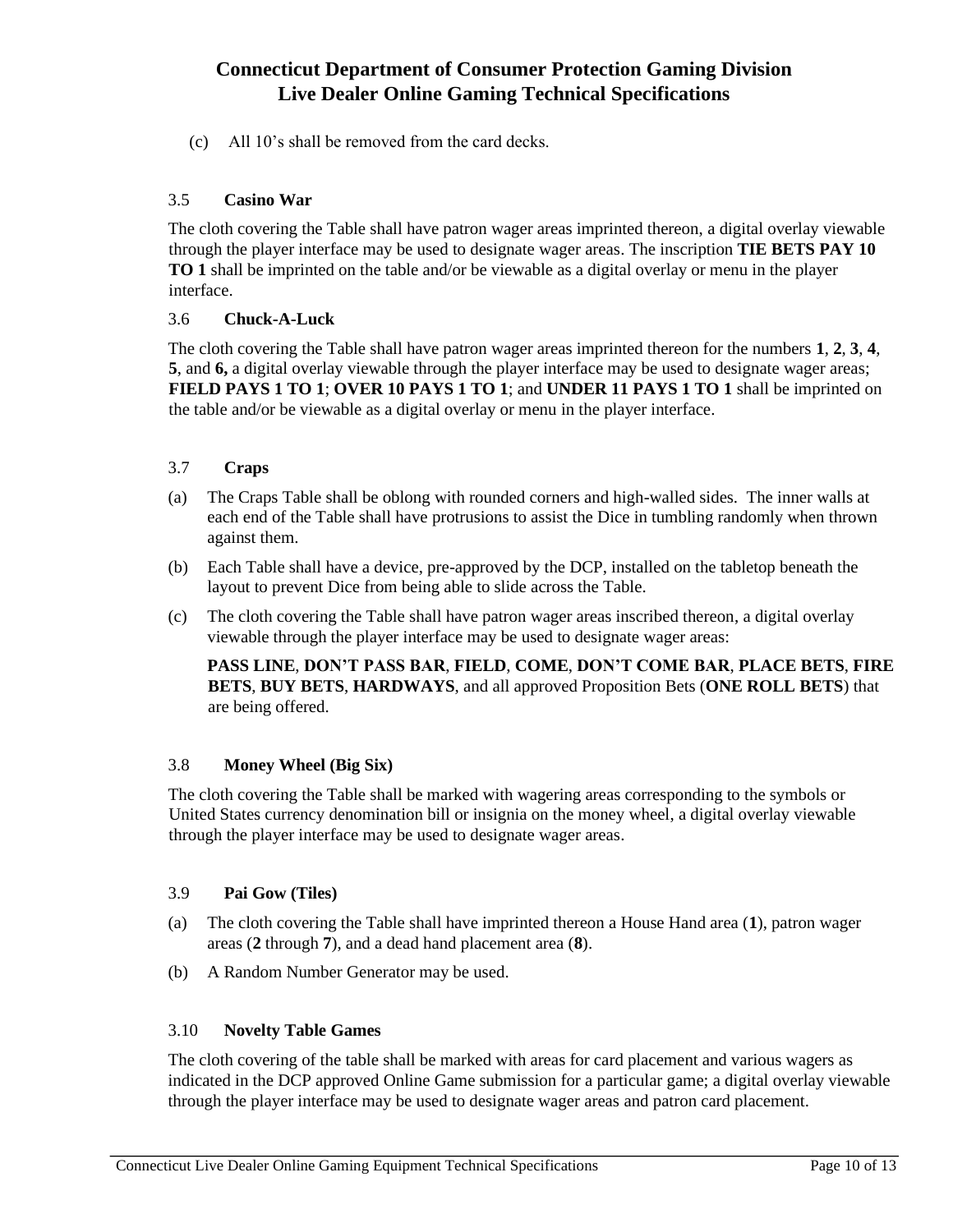## 3.11 **Roulette**

- (a) The cloth covering the Table shall have imprinted thereon the numbers **0**, **00** (only on double-zero layout), and **1** through **36** on the center of the Table; **ODD**, **EVEN**, **RED**, **BLACK**, **1 TO 18**, **19 TO 36**, **1**<sup>st</sup> **12**, **2**<sup>nd</sup> **12**, and **3**<sup>rd</sup> **12** along the side of the numbers nearest the patrons; and **2 TO 1** at the base of each column, a digital overlay viewable through the player interface may be used to designate wager areas.
- (b) A Roulette Table having a Neighbor Bet or European Bet may have a unique area on the layout for placement of the wager, a digital overlay viewable through the player interface may be used to designate these wagers.
- (c) A Roulette Table may be constructed with a layout on either side of the Roulette Wheel.

### 3.12 **Sic Bo**

The Sic Bo Table shall have:

- (a) Community patron wagering areas, with each wagering area showing the winning payoff odds, for each possible wager in the game, based on the numeric value on each of the three Dice, a digital overlay viewable through the player interface may be used to designate wager areas.
- (b) An Electrical Device imbedded in the Table that when the numeric value of each Die has been manually entered causes each winning combination on the Table to be illuminated, or a digital overlay viewable through the player interface may be used to designate winning combinations.

## 4 **GAMING DEVICES**

### 4.1 **Automatic Shufflers**

An Automatic Shuffler shall be certified by a Connecticut licensed independent gaming test laboratory as being designed to randomly mix all cards placed in it, indicate when it is operating properly, and indicate when it has a card jam. Shuffler software is to be verified by the DCP prior to use. In addition, a shuffler that deals cards shall indicate if the improper number of cards has been counted for the deck. A shuffler may contain a Dealing Nest, from which cards may be dealt directly, instead of using a Dealing Shoe.

## 4.2 **Card Readers**

A Card Reader shall be certified by a Connecticut licensed independent gaming test laboratory. A Card Reader shall be permitted for the purpose of visually indicating to the Dealer, without exposing the Dealer's Hole Card to the patrons, that the Dealer has a Blackjack. A Card Reader shall be attached to the Table directly in front of the Dealer near the Chip Rack.

An OGO/OGSP may use an automated card reader to input card values to a Gaming System as the cards are dealt from a shoe. An automated card reader shall not be able to communicate the outcome of a hand or identity of each card prior to public disclosure of cards.

### 4.3 **Lammers and Buttons**

Some Table Games may require lammers or buttons to indicate the betting strategy for how some bets are wagered.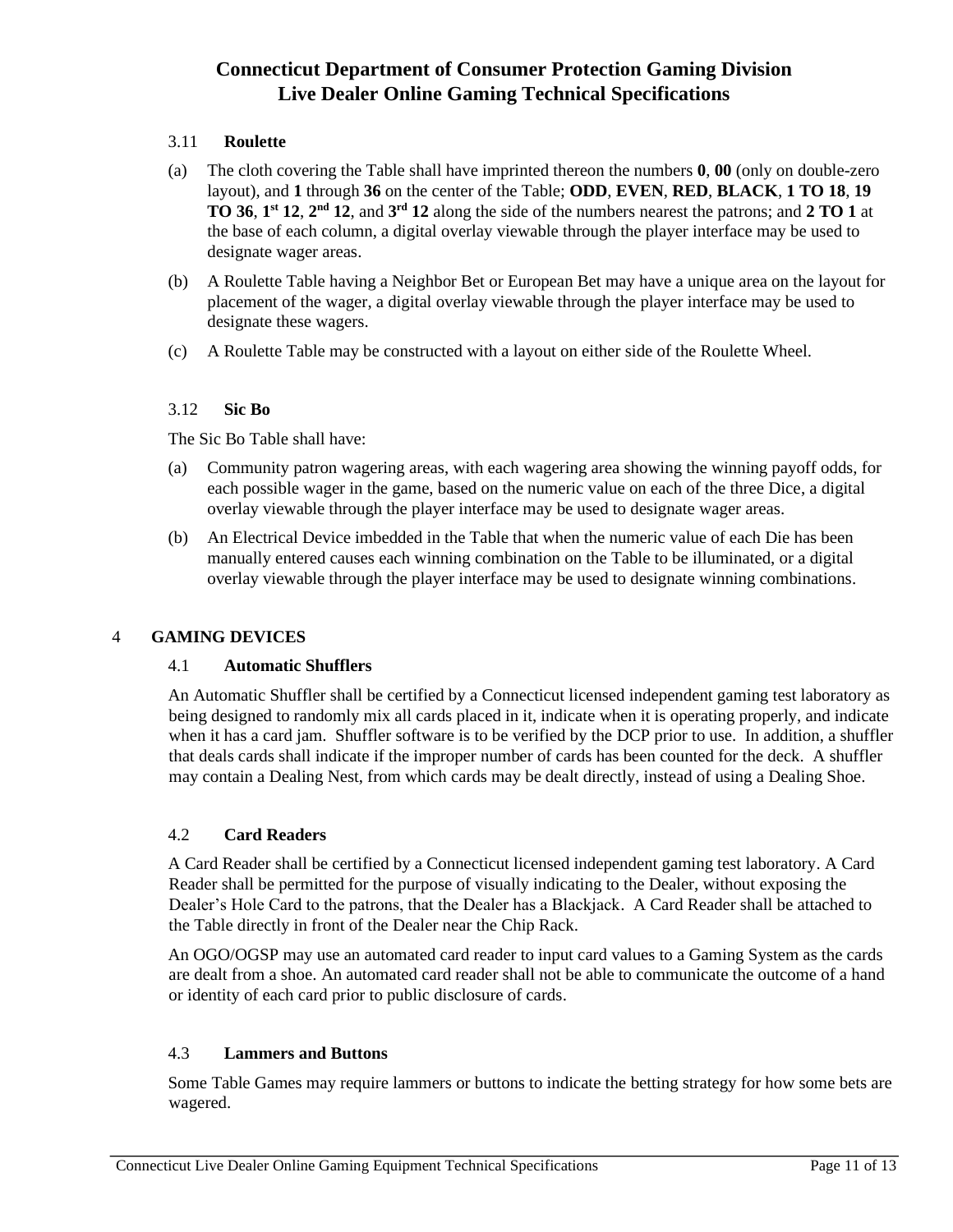### 4.4 **Random Number Generators**

A Random Number Generator shall be certified by a Connecticut licensed independent gaming test laboratory. A Table may have electronics imbedded into or attached to the Table to display a randomly selected number that shall indicate the patron spot that is to receive the first hand dealt or indicate what the winning number(s) is/are. Random number generators shall be certified by a Connecticut licensed independent gaming test laboratory.

### 4.5 **Dice Shakers, Dice Cages, Dice Cups, and Dice Throwers**

A Dice Shaker/Cage/Cup/Thrower shall be certified by a Connecticut licensed independent gaming test laboratory. A Dice Shaker, Dice Cage, Dice Cup, or Dice thrower shall when activated, either electrically or manually, causes the Die/Dice to be randomly shaken/tumbled/thrown in order to arrive at a random winning number or combination of numbers. The Device shall be constructed such that:

- (a) The Die/Dice may be viewed and read, and if in an enclosed container shall be of sufficient size to provide adequate space for random shaking/tumbling.
- (b) Except for a Dice Thrower hardware shall effectively seal all parts encasing the Die/Dice.
- (c) For an electrically activated Device, have a Dealer or Patron operated mechanism to initiate the tumbling cycle that has sufficient power and duration to ensure randomness within the tumbling cycle. The means for varying of power or duration shall not permit unauthorized tampering.
- (d) For a manually activated Device, except for a Dice Cage or Dice Thrower, have a separate opaque cover that conceals the Die/Dice while shaken/tumbled.

## 5 **GAMING TABLE COMPUTER EQUIPMENT AND SYSTEMS**

- (a) Any computer system or Progressive Gaming Table Jackpot Systems shall be DCP-approved before use.
- (b) Server computers and associated computer operating programs of these systems shall be physically located in a DCP-approved controlled area.
- (c) Access to these systems shall be restricted to authorized OGO/OGSP personnel, or licensed venders under their supervision.

## 5.1 **Progressive Gaming Table Jackpot Systems.**

Gaming Table(s) offering a progressive jackpot shall be equipped with an automated progressive wager accounting system and meters that shall accurately and securely count all wagers accepted toward the progressive jackpot, Jackpots paid and any manual adjustments made to the progressive pool. Progressive jackpot system equipment may include an electronic keypad, computer, electronic display signs, and an electronic device that detects and indicates that a progressive wager has been made, and causes the jackpot to be incremented. Manual or electronic keys or switches may be required to process computer functions regarding play and jackpot payouts. The primary computer shall have a DCPcontrolled lock or other DCP-approved access control system to ensure program security, if any additional locks are used, they shall be OGO/OGSP-controlled.